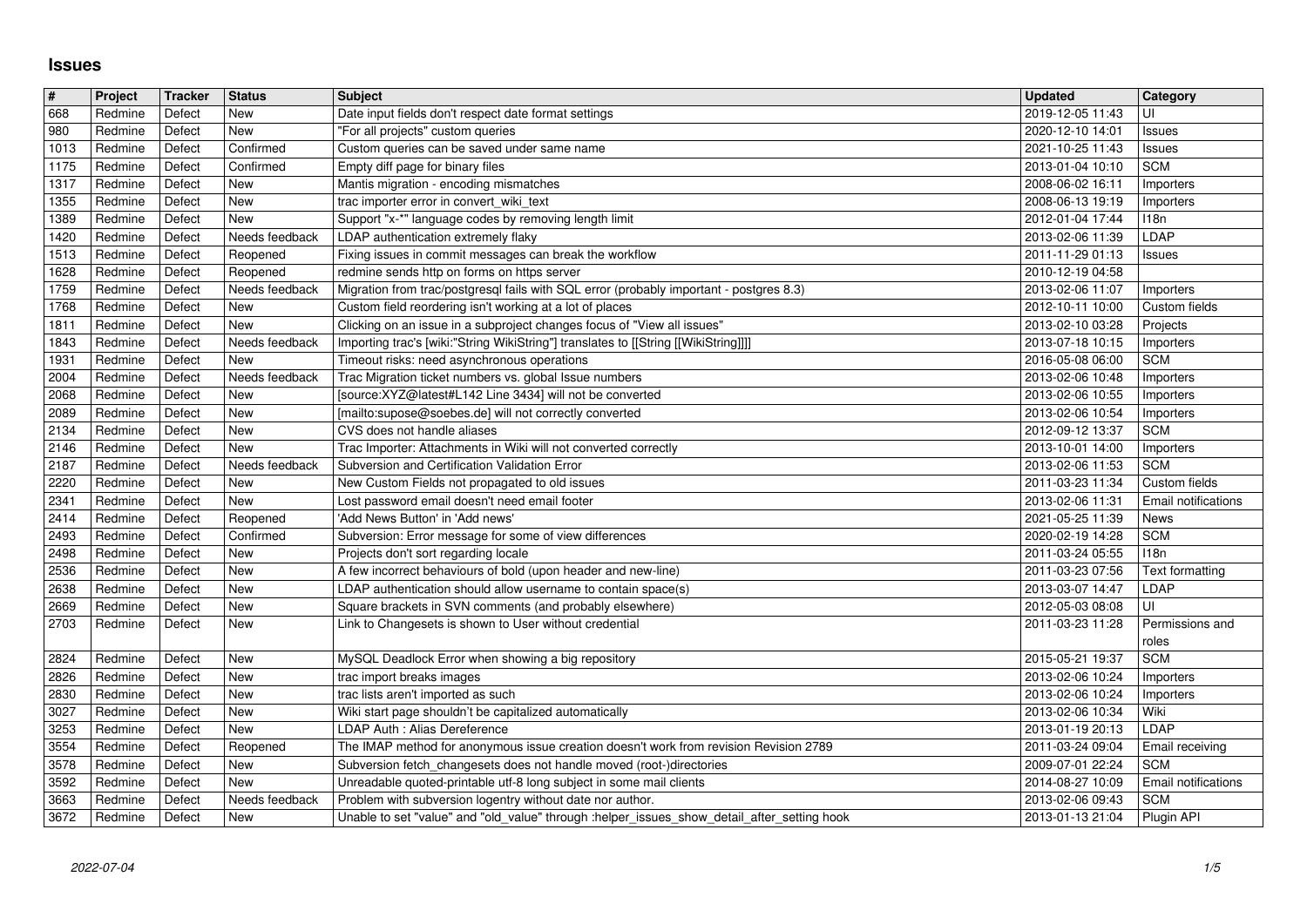| $\overline{\mathbf{t}}$ | Project            | <b>Tracker</b>   | <b>Status</b>            | <b>Subject</b>                                                                                                                                                                                 | <b>Updated</b>                       | Category                        |
|-------------------------|--------------------|------------------|--------------------------|------------------------------------------------------------------------------------------------------------------------------------------------------------------------------------------------|--------------------------------------|---------------------------------|
| 3692<br>3722            | Redmine<br>Redmine | Defect<br>Defect | New<br><b>New</b>        | URL-generation is brittle with trailing slashes<br>Nested projects can get in disorder                                                                                                         | 2010-06-21 23:11<br>2012-05-23 06:09 | Email notifications<br>Projects |
| 3727                    | Redmine            | Defect           | <b>New</b>               | Redmine.pm doesn't work when merging                                                                                                                                                           | 2011-08-16 11:01                     | SCM extra                       |
| 3734                    | Redmine            | Defect           | Needs feedback           | fetch_changesets save local time instead of GMT in the database.                                                                                                                               | 2013-02-06 09:36<br>2013-10-14 11:54 | <b>SCM</b>                      |
| 3793<br>3910            | Redmine<br>Redmine | Defect<br>Defect | Reopened<br><b>New</b>   | Error 302 (Found): "Filter chain halted" on issue creation<br>Trac to Redmine wiki migration problems                                                                                          | 2012-02-21 22:16                     | Issues<br>Importers             |
| 3914                    | Redmine            | Defect           | New                      | Version information displayed in Gantt chart regardeless of "Assigned to" field                                                                                                                | 2010-10-03 15:13                     | Gantt                           |
| 3928                    | Redmine            | Defect           | <b>New</b>               | should complain when cookies are disabled on browser                                                                                                                                           | 2012-12-19 16:36                     | Accounts /<br>authentication    |
| 3943                    | Redmine            | Defect           | <b>New</b>               | Subversion: Directory revision list contains faulty revisions                                                                                                                                  | 2011-03-23 05:32                     | <b>SCM</b>                      |
| 3951                    | Redmine            | Defect           | New                      | The SubversionAdapter entries function should use io.readlines instead of io.read                                                                                                              | 2009-10-16 18:09                     | <b>SCM</b>                      |
| 3977<br>3984            | Redmine<br>Redmine | Defect<br>Defect | <b>New</b><br>New        | Redmine.pm Random Issue on Large Checkout/Commit<br>On-the-fly user creation fails silently if LDAP attribute is not found for new user                                                        | 2011-03-24 06:18<br>2012-06-01 17:43 | SCM extra<br>Accounts /         |
|                         |                    |                  |                          |                                                                                                                                                                                                |                                      | authentication                  |
| 3993                    | Redmine            | Defect           | <b>New</b>               | Wrong connection settings broke migration from trac                                                                                                                                            | 2011-03-24 10:46                     | Importers                       |
| 4043<br>4073            | Redmine<br>Redmine | Defect<br>Defect | New<br>Confirmed         | username/password fields get autocompleted<br>Editing/deleting cross-projects custom query mistakenly redirects to "All issues" page                                                           | 2015-12-13 13:39<br>2013-05-11 04:02 | UI<br>UI                        |
| 4141                    | Redmine            | Defect           | New                      | Attachments added in a comment via email are not displayed in the ticket history                                                                                                               | 2009-11-28 13:16                     | Email receiving                 |
| 4257                    | Redmine            | Defect           | New                      | Broken support for Principal plugins                                                                                                                                                           | 2013-01-13 21:04                     | Plugin API                      |
| 4283<br>4340            | Redmine<br>Redmine | Defect<br>Defect | <b>New</b><br><b>New</b> | LDAP attributes should be read as user<br>migrate_from_trac can't find table "component"                                                                                                       | 2013-01-14 11:19<br>2010-07-16 14:21 | LDAP<br>Importers               |
| 4448                    | Redmine            | Defect           | <b>New</b>               | Subversion password cleanly visible in the process list and some logs                                                                                                                          | 2009-12-26 17:16                     | <b>SCM</b>                      |
| 4472                    | Redmine            | Defect           | New                      | Escape <code> tag</code>                                                                                                                                                                       | 2017-04-20 11:57                     | Text formatting                 |
| 4483<br>4538            | Redmine<br>Redmine | Defect<br>Defect | <b>New</b><br><b>New</b> | LDAP authentication with Redmine doesn't return an error when credentials used to bind to LDAP are incorrect<br>.htaccess redirect rules not working when multiple CGI/FastCGI modules enabled | 2020-11-24 06:18<br>2011-09-17 13:06 | LDAP<br>Permissions and         |
|                         |                    |                  |                          |                                                                                                                                                                                                |                                      | roles                           |
| 4544                    | Redmine            | Defect           | New                      | Wiki exported HTML has different CSS formatting to the original                                                                                                                                | 2016-03-31 12:03                     | Wiki                            |
| 4588<br>4648            | Redmine<br>Redmine | Defect<br>Defect | New<br><b>New</b>        | In status form of version view, link to issues results limited.<br>Using repository comments to change issue status conflicts with workflow                                                    | 2010-01-15 02:11<br>2012-05-03 08:02 | <b>SCM</b>                      |
| 4657                    | Redmine            | Defect           | New                      | Wrong timestamp for import of entries of the last ChangeSet.                                                                                                                                   | 2011-03-03 09:14                     | <b>SCM</b>                      |
| 4682                    | Redmine            | Defect           | Confirmed                | Completed version with wrong progress bar status                                                                                                                                               | 2022-03-27 23:17                     | Roadmap                         |
| 4725<br>4731            | Redmine<br>Redmine | Defect<br>Defect | New<br>New               | Error displaying Project's Settings when repository configured<br>If I click the Update link too soon the update form is shown without the issue                                               | 2011-10-12 14:33<br>2013-02-06 09:08 | <b>SCM</b><br>Issues            |
| 4766                    | Redmine            | Defect           | <b>New</b>               | Bad PDF files and SQL queries generated under certain locales                                                                                                                                  | 2011-03-23 06:48                     | PDF export                      |
| 4825                    | Redmine            | Defect           | <b>New</b>               | Several related bugs relating to registration, sign in and account preferences.                                                                                                                | 2011-06-27 15:41                     | Accounts /                      |
|                         |                    | Defect           | Confirmed                |                                                                                                                                                                                                |                                      | authentication                  |
| 4953<br>4956            | Redmine<br>Redmine | Defect           | New                      | "In the past N days" filter displays N+1 days<br>Proejct Settings submenu disappearing when viewing another controller                                                                         | 2016-12-23 10:26<br>2010-03-04 06:33 | UI<br>l UI                      |
| 4994                    | Redmine            | Defect           | New                      | Issue global custom fields should be available in filters only for their trackers                                                                                                              | 2010-03-08 07:34                     | Custom fields                   |
| 5016                    | Redmine            | Defect           | New                      | link_to_if_authorized does not display an authorized linke if passing a named url                                                                                                              | 2011-03-16 20:14                     | ΙUΙ                             |
| 5020<br>5053            | Redmine<br>Redmine | Defect<br>Defect | New<br>New               | Advanced Subversion Integration Howto is confusing<br>Project deletion thinks 2 projects are related                                                                                           | 2010-03-09 20:41<br>2011-08-31 09:00 | Documentation<br>Projects       |
| 5070                    | Redmine            | Defect           | New                      | Redmine.pm does not allow Administrators to access svn repositories                                                                                                                            | 2012-05-09 14:21                     | SCM extra                       |
|                         |                    |                  |                          |                                                                                                                                                                                                |                                      |                                 |
|                         |                    |                  |                          |                                                                                                                                                                                                |                                      |                                 |
|                         |                    |                  |                          |                                                                                                                                                                                                |                                      |                                 |
|                         |                    |                  |                          |                                                                                                                                                                                                |                                      |                                 |
|                         |                    |                  |                          |                                                                                                                                                                                                |                                      |                                 |
|                         |                    |                  |                          |                                                                                                                                                                                                |                                      |                                 |
|                         |                    |                  |                          |                                                                                                                                                                                                |                                      |                                 |
|                         |                    |                  |                          |                                                                                                                                                                                                |                                      |                                 |
|                         |                    |                  |                          |                                                                                                                                                                                                |                                      |                                 |
|                         |                    |                  |                          |                                                                                                                                                                                                |                                      |                                 |
|                         |                    |                  |                          |                                                                                                                                                                                                |                                      |                                 |
|                         |                    |                  |                          |                                                                                                                                                                                                |                                      |                                 |
|                         |                    |                  |                          |                                                                                                                                                                                                |                                      |                                 |
|                         |                    |                  |                          |                                                                                                                                                                                                |                                      |                                 |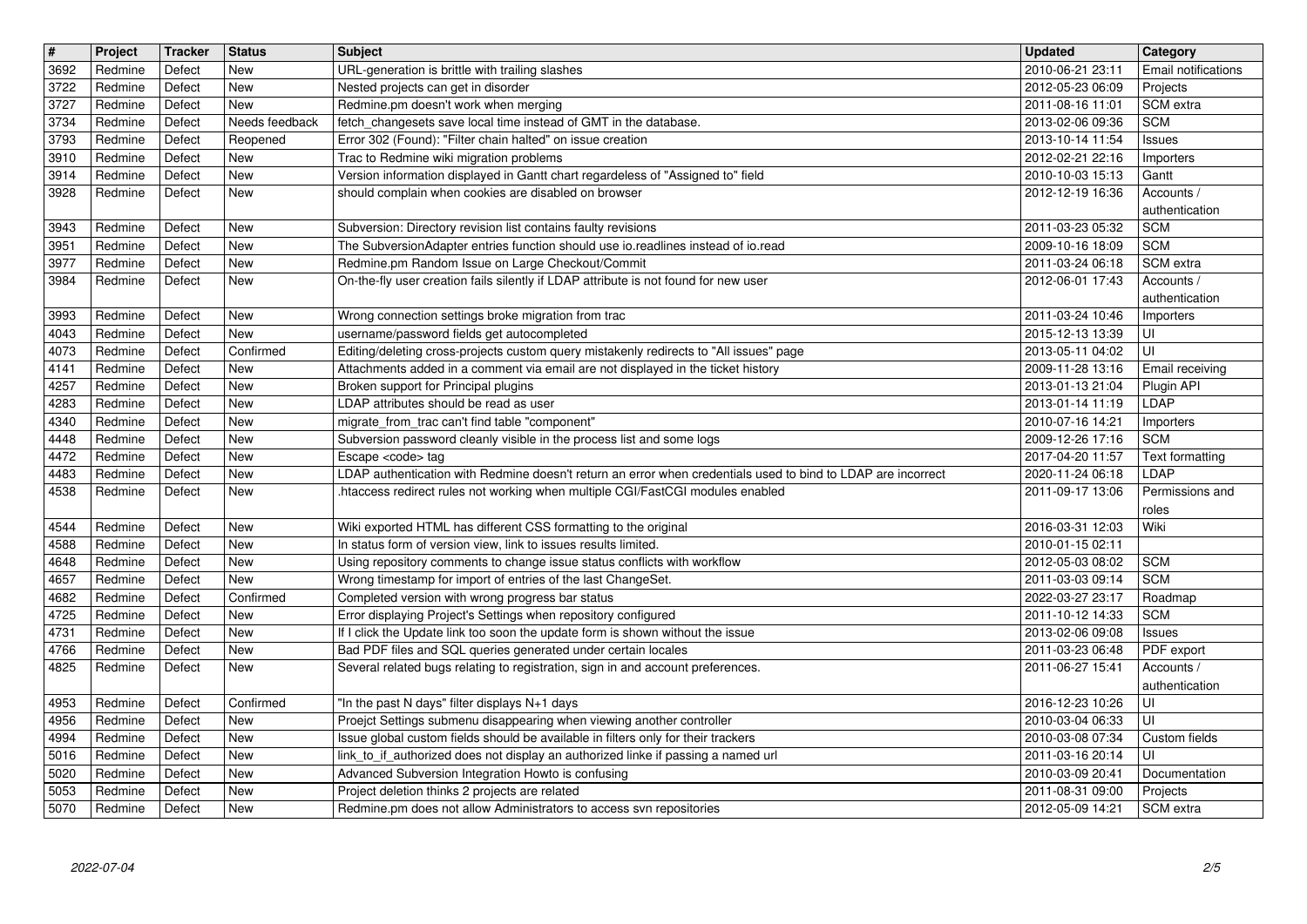| $\overline{\mathbf{t}}$ | Project             | <b>Tracker</b>   | <b>Status</b>            | <b>Subject</b>                                                                                                                                            | <b>Updated</b>                       | Category                                    |
|-------------------------|---------------------|------------------|--------------------------|-----------------------------------------------------------------------------------------------------------------------------------------------------------|--------------------------------------|---------------------------------------------|
| 5071<br>5072            | Redmine<br>Redmine  | Defect<br>Defect | <b>New</b><br>Resolved   | Redmine.pm, setting RedmineCacheCredsMax option causes Apache 2.2.14 to exit on startup<br>SVN Repository Error when using FastCGI on IIS7                | 2011-03-24 08:00<br>2012-03-26 14:08 | SCM extra<br><b>SCM</b>                     |
| 5114                    | Redmine             | Defect           | Reopened                 | New issue statuses not showing up in old workflows                                                                                                        | 2013-06-17 18:39                     | <b>Issues</b>                               |
| 5118                    | Redmine             | Defect           | New                      | "Follow"ing issues not updated on preceding issue change                                                                                                  | 2010-03-18 15:33                     | <b>Issues</b>                               |
| 5124                    | Redmine             | Defect<br>Defect | <b>New</b><br><b>New</b> | Errors in formatting of texts 2.                                                                                                                          | 2012-06-10 22:42                     | Text formatting                             |
| 5139<br>5211            | Redmine<br>Redmine  | Defect           | Confirmed                | Default issue display cannot be changed by setting display options<br>Gantt to PDF not working with subtasking                                            | 2011-03-23 21:11<br>2013-01-15 11:40 | <b>Issues</b><br>Gantt                      |
| 5230                    | Redmine             | Defect           | New                      | Invalid form authenticity token.                                                                                                                          | 2016-10-25 14:32                     | Accounts /                                  |
| 5236                    | Redmine             | Defect           | New                      |                                                                                                                                                           | 2017-06-28 17:56                     | authentication<br><b>SCM</b>                |
| 5273                    | Redmine             | Defect           | New                      | Can't browse SVN of private project w/o giving a login and pass in settings<br>Unable to configure PluginSimpleCI plugin - custom fields list is empty    | 2010-04-08 16:58                     |                                             |
| 5327                    | Redmine             | Defect           | Reopened                 | Auth source LDAP parameters being filled incorrectly                                                                                                      | 2011-07-07 13:52                     | UI                                          |
| 5334                    | Redmine             | Defect           | New                      | MailHandler not processing incoming emails - Unprocessable Entity                                                                                         | 2011-04-14 16:39                     | Email receiving                             |
| 5357<br>5362            | Redmine<br>Redmine  | Defect<br>Defect | New<br><b>New</b>        | Git: SCM revisions ordered by date/time (should be reverse commit order)<br>Export Issue-List to Pdf with Custom Field does not wrap                      | 2011-08-26 04:23<br>2012-01-13 20:00 | <b>SCM</b><br>PDF export                    |
| 5384                    | Redmine             | Defect           | <b>New</b>               | Subtickets not showing properly in issue list                                                                                                             | 2015-02-03 03:53                     | <b>Issues</b>                               |
| 5398                    | Redmine             | Defect           | New                      | Can not reschedule the start date of following issues at once                                                                                             | 2011-02-18 13:35                     | Issues planning                             |
| 5400<br>5475            | Redmine<br>Redmine  | Defect<br>Defect | New<br>Confirmed         | Incoming Mails bounce with "permission denied. Command output: warning: peer certificate "<br>Non conformances with W3C xhtml transitional standards      | 2013-09-26 10:11<br>2013-11-14 09:44 | Email receiving<br>Code                     |
|                         |                     |                  |                          |                                                                                                                                                           |                                      | cleanup/refactoring                         |
| 5513                    | Redmine             | Defect           | New                      | The length of Name filed in add new category does not match max length                                                                                    | 2016-02-07 08:38                     | UI                                          |
| 5545<br>5546            | Redmine<br>Redmine  | Defect<br>Defect | <b>New</b><br>New        | Active Directory user account with a password {space} failed LDAP authentication<br>Password match check in use when changing to Idap                     | 2010-09-01 08:52<br>2010-05-18 13:20 | LDAP<br>LDAP                                |
| 5560                    | Redmine             | Defect           | <b>New</b>               | Changing System Time Zone Causes Issue Updates to Change Order                                                                                            | 2011-04-18 08:09                     | Rails support                               |
| 5586                    | Redmine             | Defect           | New                      | Closing when marked as duplicate (also: closing model in general)                                                                                         | 2014-04-17 00:05                     | <b>Issues</b>                               |
| 5587<br>5650            | Redmine<br>Redmine  | Defect<br>Defect | <b>New</b><br><b>New</b> | Custom fields 'required' not taking Tracker into account<br>migrate_from_trac.rake                                                                        | 2020-12-06 14:48                     | Issues                                      |
| 5683                    | Redmine             | Defect           | <b>New</b>               | Project copy Lock wait timeout                                                                                                                            | 2011-03-24 09:03<br>2010-06-22 03:01 | Importers<br>Projects                       |
| 5745                    | Redmine             | Defect           | <b>New</b>               | Auto-set status when assigning issues via bulk-update                                                                                                     | 2011-07-13 19:09                     | Issues workflow                             |
| 5749                    | Redmine             | Defect           | <b>New</b>               | ETag on activity page ignores module, theme, project name changes                                                                                         | 2010-08-09 21:06                     | UI                                          |
| 5826<br>5871            | Redmine             | Defect           | New                      | Issue copying projects<br>Hard coded English strings in Wiki                                                                                              | 2010-07-27 09:23                     | Administration                              |
| 5908                    | Redmine<br>Redmine  | Defect<br>Defect | Confirmed<br>Confirmed   | Odd rendering of right click menu in Firefox                                                                                                              | 2013-01-15 09:17<br>2013-01-15 10:28 | UI<br>UI                                    |
| 5932                    | Redmine             | Defect           | Reopened                 | hook for :view_repositories_show_contextual is incomplete                                                                                                 | 2010-07-25 03:19                     | Plugin API                                  |
| 5933                    | Redmine             | Defect           | New                      | News don't appear in the parent project                                                                                                                   | 2018-09-02 04:50                     | <b>News</b>                                 |
| 5942<br>5976            | Redmine<br>Redmine  | Defect<br>Defect | New<br>Confirmed         | Groups with a few thousand users gives issues in a few UIs and slow-downs on a few screens<br>Uniqueness of User model fields is not checked sufficiently | 2011-03-24 03:07<br>2013-01-16 19:39 | Groups<br>Accounts /                        |
|                         |                     |                  |                          |                                                                                                                                                           |                                      | authentication                              |
|                         | 5983 Redmine Defect |                  | New                      | Redmine.pm possible wrong HTTP responce                                                                                                                   | 2011-03-24 09:00                     | SCM extra                                   |
| 5994<br>5998            | Redmine<br>Redmine  | Defect<br>Defect | New<br>Confirmed         | Creating new issue via email submission strips attached emails<br>New line not taking effect on a certain piece of text                                   | 2012-02-29 16:02<br>2013-01-15 10:18 | Email receiving<br>Text formatting          |
|                         | Redmine             | Defect           | New<br>New               | All members are displayed in issue summaries, even if they cannot be assigned<br>No Outgoing Mails when Customer creates Ticket via Mail                  | 2021-08-22 11:27<br>2013-03-06 01:51 | <b>Issues</b><br><b>Email notifications</b> |
| 6069<br>Redmine         |                     |                  |                          |                                                                                                                                                           |                                      |                                             |
|                         | 2022-07-04          |                  |                          |                                                                                                                                                           |                                      | 3/5                                         |
| 6023                    |                     |                  |                          |                                                                                                                                                           |                                      |                                             |
|                         |                     |                  |                          |                                                                                                                                                           |                                      |                                             |
|                         |                     |                  |                          |                                                                                                                                                           |                                      |                                             |
|                         |                     |                  |                          |                                                                                                                                                           |                                      |                                             |
|                         |                     |                  |                          |                                                                                                                                                           |                                      |                                             |
|                         |                     |                  |                          |                                                                                                                                                           |                                      |                                             |
|                         |                     |                  |                          |                                                                                                                                                           |                                      |                                             |
|                         |                     |                  |                          |                                                                                                                                                           |                                      |                                             |
|                         |                     |                  |                          |                                                                                                                                                           |                                      |                                             |
|                         |                     |                  |                          |                                                                                                                                                           |                                      |                                             |
|                         |                     |                  |                          |                                                                                                                                                           |                                      |                                             |
|                         |                     |                  |                          |                                                                                                                                                           |                                      |                                             |
|                         |                     |                  |                          |                                                                                                                                                           |                                      |                                             |
|                         |                     |                  |                          |                                                                                                                                                           |                                      |                                             |
|                         |                     |                  |                          |                                                                                                                                                           |                                      |                                             |
|                         |                     |                  |                          |                                                                                                                                                           |                                      |                                             |
|                         |                     |                  |                          |                                                                                                                                                           |                                      |                                             |
|                         |                     |                  |                          |                                                                                                                                                           |                                      |                                             |
|                         |                     |                  |                          |                                                                                                                                                           |                                      |                                             |
|                         |                     |                  |                          |                                                                                                                                                           |                                      |                                             |
|                         |                     |                  |                          |                                                                                                                                                           |                                      |                                             |
|                         |                     |                  |                          |                                                                                                                                                           |                                      |                                             |
|                         |                     |                  |                          |                                                                                                                                                           |                                      |                                             |
|                         |                     |                  |                          |                                                                                                                                                           |                                      |                                             |
|                         |                     |                  |                          |                                                                                                                                                           |                                      |                                             |
|                         |                     |                  |                          |                                                                                                                                                           |                                      |                                             |
|                         |                     |                  |                          |                                                                                                                                                           |                                      |                                             |
|                         |                     |                  |                          |                                                                                                                                                           |                                      |                                             |
|                         |                     |                  |                          |                                                                                                                                                           |                                      |                                             |
|                         |                     |                  |                          |                                                                                                                                                           |                                      |                                             |
|                         |                     |                  |                          |                                                                                                                                                           |                                      |                                             |
|                         |                     |                  |                          |                                                                                                                                                           |                                      |                                             |
|                         |                     |                  |                          |                                                                                                                                                           |                                      |                                             |
|                         |                     |                  |                          |                                                                                                                                                           |                                      |                                             |
|                         |                     |                  |                          |                                                                                                                                                           |                                      |                                             |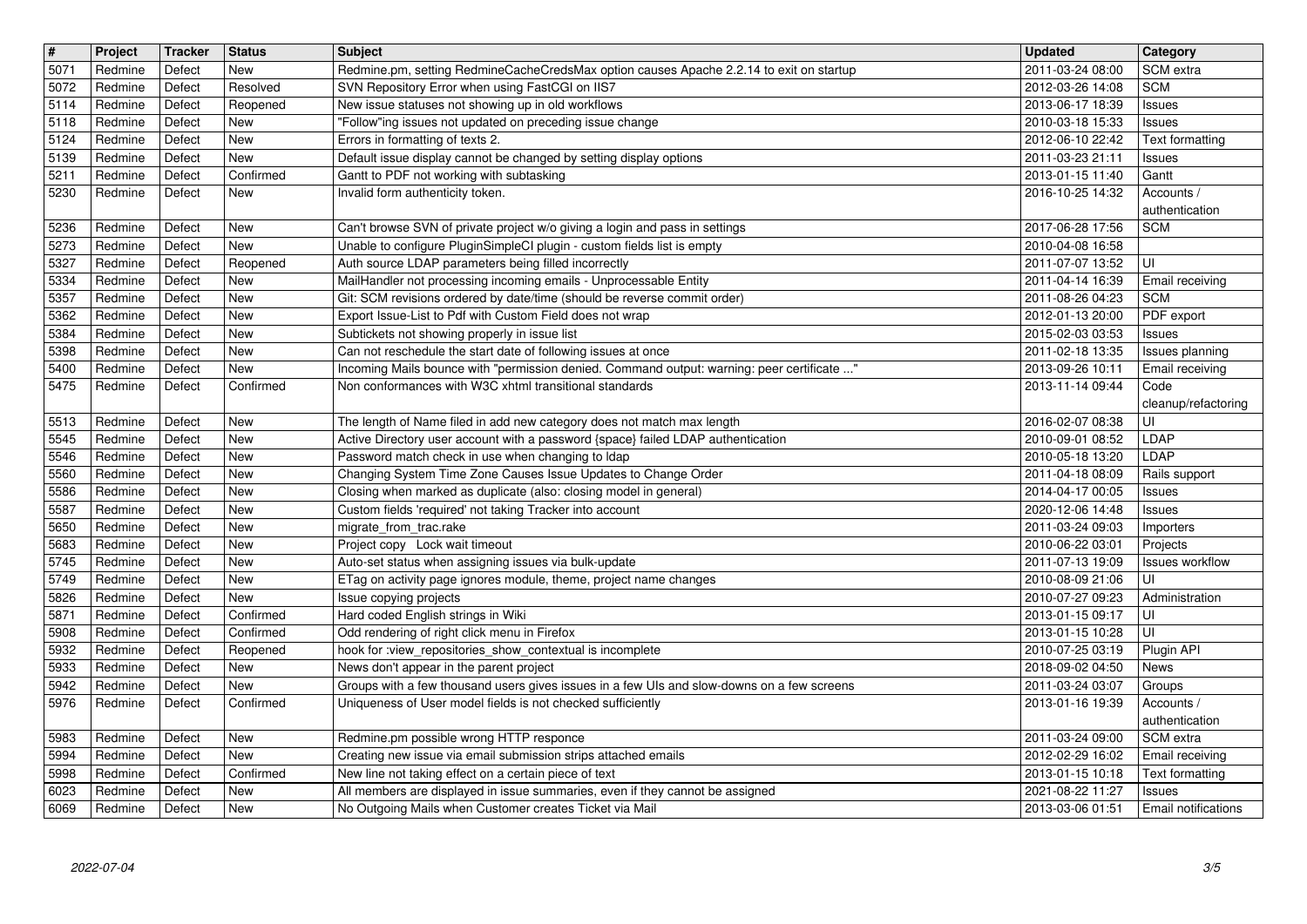| $\sqrt{t}$   | Project            | <b>Tracker</b>   | <b>Status</b>                | <b>Subject</b>                                                                                                                                  | <b>Updated</b>                                   | Category                              |
|--------------|--------------------|------------------|------------------------------|-------------------------------------------------------------------------------------------------------------------------------------------------|--------------------------------------------------|---------------------------------------|
| 6070         | Redmine            | Defect           | <b>New</b>                   | User doesn't see his own Tickets in Redmine when submitted by Mail                                                                              | 2010-08-06 23:01                                 | Issues permissions                    |
| 6082         | Redmine            | Defect           | Confirmed                    | acts_as_event email key                                                                                                                         | 2021-03-05 06:44                                 | Activity view                         |
| 6088         | Redmine            | Defect           | <b>New</b>                   | eMail in uncommon formats considered invalid                                                                                                    | 2011-01-15 09:48                                 | Accounts /<br>authentication          |
| 6089         | Redmine            | Defect           | <b>New</b>                   | Large uploads fails with Firefox                                                                                                                | 2014-08-08 20:22                                 | Attachments                           |
| 6141         | Redmine            | Defect           | <b>New</b>                   | No data to display in Documents                                                                                                                 | 2014-03-20 19:33                                 | Documents                             |
| 6149         | Redmine            | Defect           | <b>New</b>                   | Links to wiki pages break when moving issues from one project to another                                                                        | 2010-08-17 16:44                                 | <b>Issues</b>                         |
| 6179<br>6182 | Redmine<br>Redmine | Defect<br>Defect | <b>New</b><br><b>New</b>     | Required fields aren't denoted on the batch-edit forms<br>Localized decimal numbers                                                             | 2010-08-19 23:08<br>2016-08-24 01:32             | UI<br>118n                            |
| 6254         | Redmine            | Defect           | <b>New</b>                   | Remove 'invalid user' notification on password request with invalid e-mailadress                                                                | 2017-02-22 02:39                                 | Accounts /                            |
|              |                    |                  |                              |                                                                                                                                                 |                                                  | authentication                        |
| 6295         | Redmine            | Defect           | <b>New</b>                   | Some context menu actions in "View all issues" page redirect to issue's project                                                                 | 2012-06-10 22:42                                 | <b>Issues</b>                         |
| 6301         | Redmine            | Defect           | <b>New</b>                   | Unintuitive display of groups in project settings                                                                                               | 2010-09-05 23:37                                 | UI                                    |
| 6320<br>6324 | Redmine<br>Redmine | Defect<br>Defect | <b>New</b><br>New            | Subtasks do not appear under parent task in Issues view<br>requires_redmine_plugin should defer loading plugins if not all dependencies are met | 2022-01-12 08:50<br>2018-11-06 08:34             | <b>Issues</b><br>Plugin API           |
| 6334         | Redmine            | Defect           | New                          | Unable to control the visibility of Versions in parent projects                                                                                 | 2010-09-09 18:59                                 | Roadmap                               |
| 6376         | Redmine            | Defect           | Reopened                     | Turning off textile inline with '==' doesn't work.                                                                                              | 2013-04-09 17:24                                 | Text formatting                       |
| 6378<br>6419 | Redmine<br>Redmine | Defect<br>Defect | Reopened<br><b>New</b>       | Subtask - Start is invalid<br>%Done <= 99 filter not removing row for version that's 100% complete                                              | 2014-06-14 05:53<br>2010-10-25 16:59             | Issues<br>Gantt                       |
| 6433         | Redmine            | Defect           | <b>New</b>                   | IMAP receiving does not create a new user                                                                                                       | 2011-01-25 16:13                                 | Email receiving                       |
| 6460         | Redmine            | Defect           | <b>New</b>                   | E-mail notification should be sent for subtasks updates                                                                                         | 2011-03-23 11:55                                 | <b>Email notifications</b>            |
| 6468         | Redmine            | Defect           | New                          | wrong update query in Issue model                                                                                                               | 2010-10-11 12:39                                 |                                       |
| 6523<br>6551 | Redmine<br>Redmine | Defect<br>Defect | Needs feedback<br><b>New</b> | Sort order doesn't treat german "umlaute" correct in user listing<br>Highlighting in search results is case sensitive for cyrillic pattern      | 2015-04-21 14:40<br>2013-10-14 11:55             | 118n<br>Search engine                 |
| 6577         | Redmine            | Defect           | <b>New</b>                   | Does not filter issuses with Russian subjects                                                                                                   | 2011-05-12 11:14                                 | <b>Issues</b>                         |
| 6583         | Redmine            | Defect           | <b>New</b>                   | Separate non-subURI Redmine instances on the same machine cannot be logged into at once                                                         | 2010-10-06 03:37                                 |                                       |
| 6609         | Redmine            | Defect           | Reopened                     | % Done for Parent Tasks [2]                                                                                                                     | 2021-11-18 00:49                                 | <b>Issues</b>                         |
| 6632<br>6662 | Redmine<br>Redmine | Defect<br>Defect | <b>New</b><br><b>New</b>     | Incomplete migration from Trac to Redmine<br>JavaScript is not minified for production use                                                      | 2014-05-12 10:36<br>2010-10-14 17:43             | Importers                             |
| 6667         | Redmine            | Defect           | <b>New</b>                   | REST API call with POST/PUT                                                                                                                     | 2012-02-21 07:15                                 | <b>REST API</b>                       |
| 6671         | Redmine            | Defect           | <b>New</b>                   | In version detail page of a project that has sub-projects when you click on a category of a sub-project it opens a wrong page 2010-10-14 13:43  |                                                  |                                       |
| 6713         | Redmine            | Defect           | <b>New</b>                   | Git: Not able to Resetting Redmine project respository                                                                                          | 2011-07-10 17:22                                 | <b>SCM</b>                            |
| 6725<br>6749 | Redmine<br>Redmine | Defect<br>Defect | <b>New</b><br>New            | Acronyms don't work for Russian language<br>Manage is too broad for Issue Categories                                                            | 2017-07-28 22:05<br>2010-10-28 01:12             | Text formatting<br>Issues permissions |
| 6802         | Redmine            | Defect           | <b>New</b>                   | Autolinking should not occur in link titles                                                                                                     | 2018-09-16 00:08                                 | <b>Text formatting</b>                |
| 6857         | Redmine            | Defect           | New                          | git references leaking from subproject to project                                                                                               | 2013-11-27 14:56                                 | <b>SCM</b>                            |
| 6868         | Redmine            | Defect           | Reopened                     | migrate_from_trac and trac 0.12                                                                                                                 | 2013-10-16 14:00                                 | Importers                             |
| 6878<br>6915 | Redmine<br>Redmine | Defect<br>Defect | New<br>New                   | Copy Project: Using Browser Navigation Corrupts Projects<br>Error message when project can not be archived should be better (or documented)     | 2011-06-06 09:21<br>2015-01-05 11:45    Projects | Projects                              |
| 6917         | Redmine            | Defect           | New                          | respond to without attributes? does not work from runner                                                                                        | 2010-11-16 20:24                                 |                                       |
| 6925         | Redmine            | Defect           | New                          | Idap authentication can fail when multiple entries are returned                                                                                 | 2011-08-06 03:49                                 | LDAP                                  |
| 6951<br>6969 | Redmine<br>Redmine | Defect<br>Defect | New<br>Reopened              | Context Menu Broken on Mac<br>Less-than sign in issue description and comments are not escaped                                                  | 2010-11-24 16:04<br>2020-10-28 02:21             | Text formatting                       |
|              |                    |                  |                              |                                                                                                                                                 |                                                  |                                       |
|              |                    |                  |                              |                                                                                                                                                 |                                                  |                                       |
|              |                    |                  |                              |                                                                                                                                                 |                                                  |                                       |
|              |                    |                  |                              |                                                                                                                                                 |                                                  |                                       |
|              |                    |                  |                              |                                                                                                                                                 |                                                  |                                       |
|              |                    |                  |                              |                                                                                                                                                 |                                                  |                                       |
|              |                    |                  |                              |                                                                                                                                                 |                                                  |                                       |
|              |                    |                  |                              |                                                                                                                                                 |                                                  |                                       |
|              |                    |                  |                              |                                                                                                                                                 |                                                  |                                       |
|              |                    |                  |                              |                                                                                                                                                 |                                                  |                                       |
|              |                    |                  |                              |                                                                                                                                                 |                                                  |                                       |
|              |                    |                  |                              |                                                                                                                                                 |                                                  |                                       |
|              |                    |                  |                              |                                                                                                                                                 |                                                  |                                       |
|              |                    |                  |                              |                                                                                                                                                 |                                                  |                                       |
|              |                    |                  |                              |                                                                                                                                                 |                                                  |                                       |
|              |                    |                  |                              |                                                                                                                                                 |                                                  |                                       |